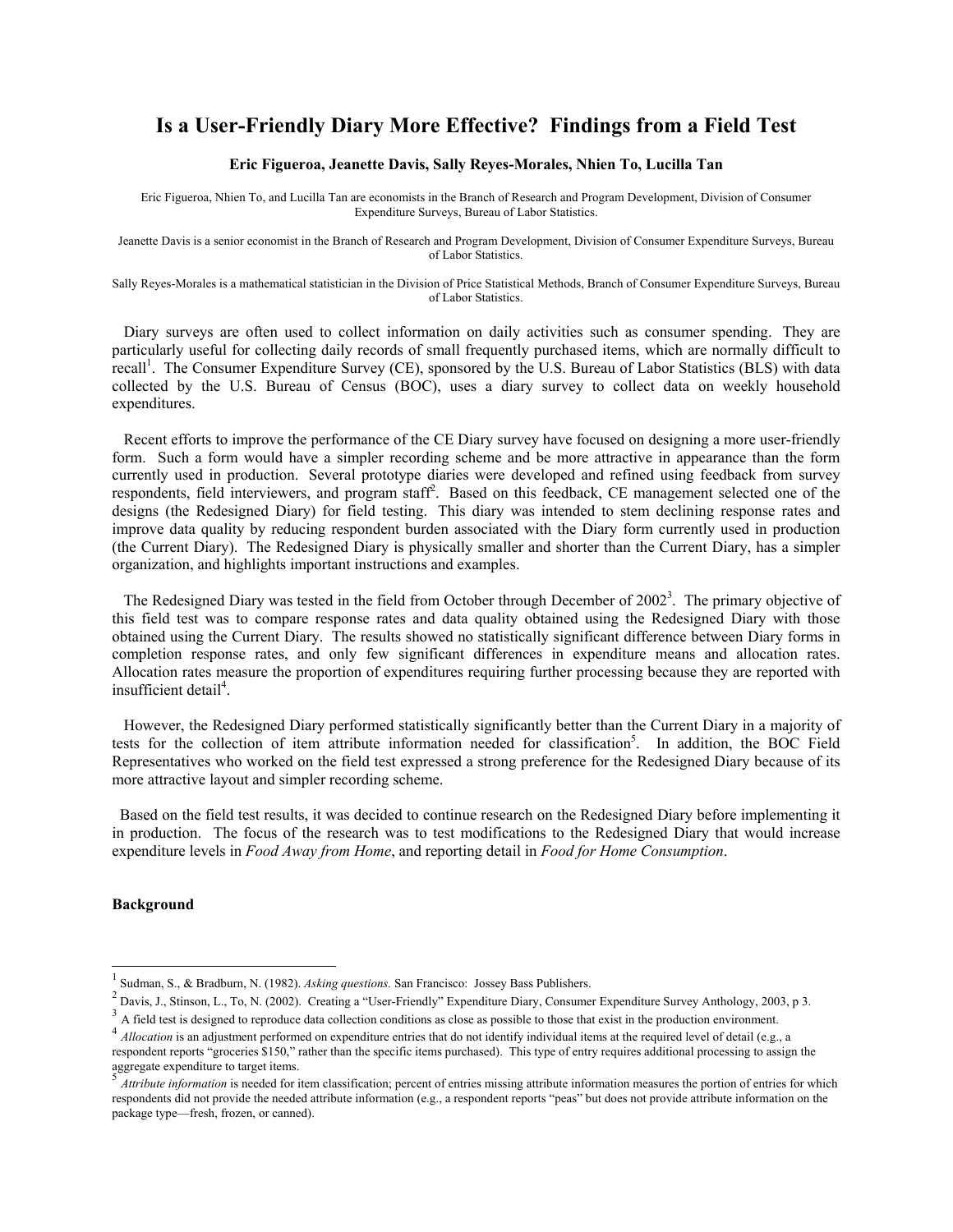*Diary Survey Instruments.* Two paper-and-pencil questionnaires are currently used to collect Diary data. The first is the Record of Daily Expenses, the actual Diary form. This is designed as a self-reporting form on which respondents record a detailed description of all expenses for their consumer units for two consecutive 1-week periods. Data collected each week are considered independently. The diary is divided by day of purchase and by broad classifications of goods and services—a breakdown designed to aid the respondent when recording daily purchases. In current production, the major classifications are:

- Food Away from Home
- Food for Home Consumption $6$
- Clothing, Shoes, and Jewelry<br>• All Other Purchases and Expe
- All Other Purchases and Expenses

 Each classification is further divided into numerous sub-categories. The items reported within these categories are subsequently coded by the BOC so that BLS can aggregate individual purchases for representation in the Consumer Price Index and for presentation in statistical tables.

 The second questionnaire is the Household Characteristics Questionnaire. This form is used to record information pertaining to age, sex, race, marital status, and family composition, as well as information on the work experience and earnings of each CU member. This socioeconomic information is used by BLS to classify the CU for publication of statistical tables and for economic analysis. Beginning in 2003, the Household Characteristics Questionnaire has been administered using Computer Assisted Personal Interviews (CAPIs).

*Re-designing the Diary Form.* The objective of the form redesign was to produce a more "user-friendly" form to encourage higher response rates and more accurate expenditure reporting. The BLS and BOC began developing the Redesigned Diary in 2000. Findings from focus groups were used to define features of a "user-friendly" form. These features are: a form that is easier to understand, less complicated to navigate, simpler to complete than the Current Diary, and looks more attractive. Through a series of cognitive tests of several prototype diaries designed with these user-friendly features, one was selected for testing in the field - the Redesigned Diary.

A summary of the differences in the features of the Current Diary and the Redesigned Diary follow:

- *Decreasing physical size.* The Redesigned Diary is smaller (8  $\frac{1}{2}$ " x 11"), has fewer pages (44), and is in a portrait format. In contrast, the Current Diary is 14"x 8" with 66 pages and is in landscape format.
- *Simplifying the layout.* The Redesigned Diary has a simpler organization than the Current Diary. In the Current Diary, each day's reporting space consists of 7 pages, broken down into broad classifications and numerous subcategories. In the Redesigned Diary, each day's reporting space is reduced to 4 pages. These are also broken down into broad classifications, but there are no subcategories, simplifying the diary task and the form's appearance.
- *Clarifying instructions and examples:* The Redesigned Diary's instructions were formatted so that topics would be easier to find.
	- 1. The Current Diary's instructions are evenly spread over two pages, divided into eight topical areas. These are distinguished by their titles, which compete with numerous subtitles. The Redesigned Diary's instructions are also contained on two pages, but the different topics are more easily distinguished from one another. The information is grouped into three topics, and these are graphically set apart from one another through the use of frames and large font title blocks.
	- 2. Frequently Asked Questions (FAQs) were added to the Redesigned Diary. These answer common questions asked about the diary keeping task and are found on an easily accessible flap on the Diary's back cover. Examples of expenditures are contained on a flap on the front cover. Both flaps can be used as bookmarks to help the respondents keep their place.

 $\overline{a}$ 

 $<sup>6</sup>$  Includes food and beverages purchased as gifts.</sup>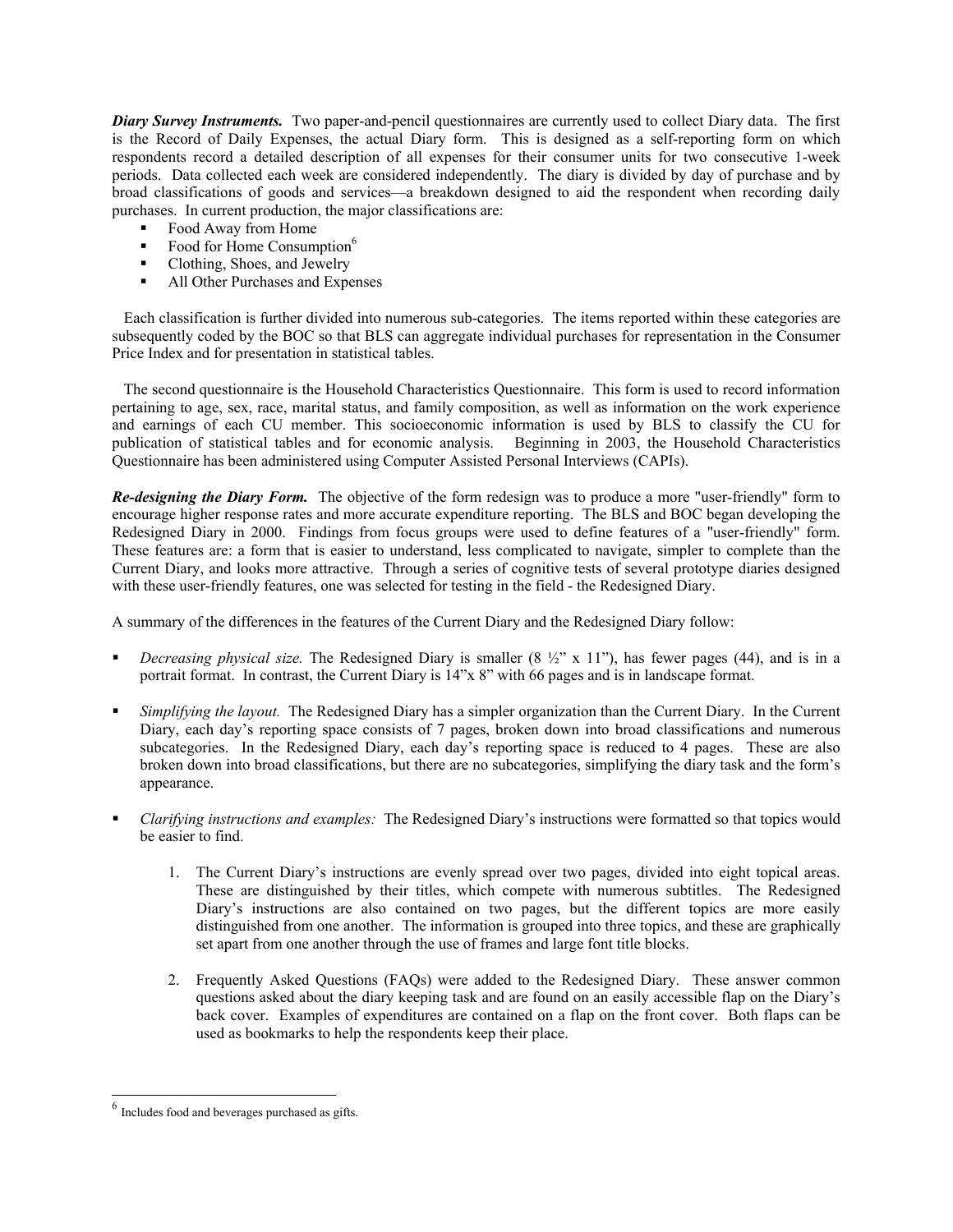- 3. Compared to the Current Diary, the Redesigned Diary increases the variety of the examples, focuses on difficult cases, and highlights important data entry instructions and examples using color, white space, bolded text, and superimposed balloons.
- *Using more checkboxes to facilitate the recording task.* In contrast to the Current Diary, the Redesigned Diary increases the use of checkboxes. These allow respondents to more easily classify expenditures.
- *Making the diary look current and appealing, but maintain a professional and official quality.* The Redesigned Diary uses color and photos to cue respondents and to make the diary more attractive. The Current Diary is printed in black and green on white paper, and has no photos.

# **The 2002 Field Test**

**Sample Design.** To assess the performance of the Redesigned Diary, a field test was conducted from September through December 2002. In addition to the Redesigned form, a CAPI version of the Household Characteristics Questionnaire was tested. This replaced the paper-and-pencil version of the questionnaire used in production<sup>7</sup>.

 The field test design included both "Test" and "Control" samples. These were assigned the Redesigned Diary and the Current Diary, respectively. Both samples used the CAPI Household Characteristics Questionnaire. To create the samples, the BOC selected 1,800 households from a previously unused supplemental sample. These sample units were drawn from 9 of the 12 Census regions<sup>8</sup>. The "Test" sample of 1,200 households received the Redesigned Diary, and the "Control" sample of 600 households received the Current Diary.

 As the field test proceeded, significant demographic differences were found between the Test and Control samples. The largest significant differences were found in the proportions of owners and renters. In the Test sample, these proportions were close to those found in the general population. In the Control sample, there were more renters and fewer owners than found in the general population. In addition, renters in the Control sample had significantly lower incomes than renters in the Test sample. Because these characteristics affect expenditure levels, the disparities weakened the Control output's usefulness for comparisons with the Test output.

 In anticipation that the Control sample would not be large enough to provide meaningful estimates, a Production sample was selected for comparison with the Test sample. The Production sample was drawn from concurrent production data restricted to the regions, metropolitan statistical areas, and sample frames used to draw the field test sample. This yielded a sample of 2,703 households.

 Given differences in the demographics between the Test and Control samples, the authors chose to focus on comparisons between the Test and Production samples. Although the production data had been collected without the CAPI component, its demographic consistency with the Test sample was thought to make it a better comparison.

*Measures of Effectiveness.* Our research goal is to compare the effectiveness of the Redesigned Diary and the Current Diary. Our null hypothesis states they are equally effective. Our alternate hypothesis states that one diary is more effective than the other.

The more effective Diary must have:

-

1. *Higher* completion response rates (than the Current Diary). Completion response rates measure the percent of all eligible diaries successfully placed and completed<sup>9</sup>.

After further refinement, the CAPI version was introduced into production in 2003.

<sup>&</sup>lt;sup>8</sup> The nine Census regional offices which participated in the field test are: Atlanta, Boston, Charlotte, Chicago, Dallas, Denver, Detroit, Philadelphia, and Seattle; excluded were New York, Los Angeles, and Kansas City.

 $^{9}$  Eligible housing units are those in the designated sample, less housing vacancies, housing units under construction, housing units with temporary residents, destroyed or abandoned housing, and units converted to nonresidential use.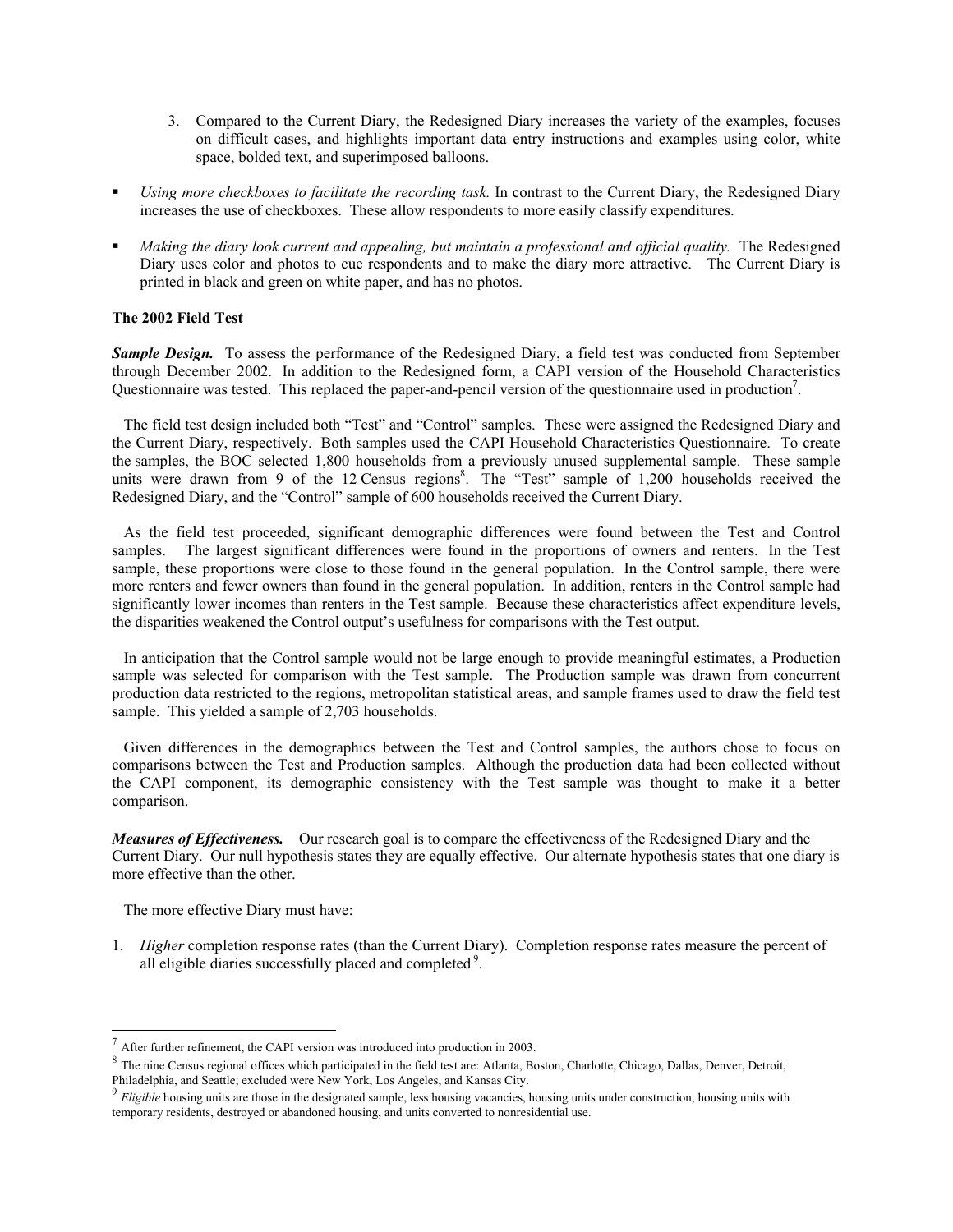2. *Higher* mean dollar expenditures per CU in the two food expenditure categories - *Food Away from Home*, and Food for Home Consumption<sup>10</sup>.

 These two criteria were selected, respectively, because of concern over the declining response rates in the CE, and the importance of the Diary as the major source for data on food expenditures*.* It would also be desirable if a diary produced higher mean expenditures in the two non-food expenditure categories, produced relative expenditure shares<sup>11</sup> consistent with the pattern in current production data, and had lower percentages of entries missing attribute information. However, it is sufficient for one diary to be judged more effective than the other if it met the two criteria mentioned.

 In addition to the quantitative analyses of the field test data, two additional analyses were undertaken to evaluate the diary:

- 1. *Content analysis of the Redesigned and Current Diaries.* The objective of content analysis is to compare the overall 'quality' of entries in the diaries – whether entries were recorded properly and clearly, and relevant checkboxes marked. Ten percent of diaries were randomly selected for content analysis, ensuring coverage in the following 3 areas: single and multiperson CUs, diaries from Weeks 1 and 2, and diaries from all geographic regions<sup>12</sup>. A total of 47 Control Diaries and 81 Redesigned Diaries from the months of September and October were reviewed.
- 2. *Debriefing of field representatives (FRs).* FRs who participated in the field test were given an opportunity to share their impressions and reactions. In December 2002, a debriefing questionnaire was sent to all FRs who participated in the field test. The response rate for this questionnaire was 86 percent. In January 2003, 17 FRs representing the 9 Census regional offices participated in a one-day debriefing.

*Determining Significant Differences.* Statistical tests were performed to measure significant differences in the output of the Redesigned and the Production Diary. For the Redesigned Diary field test, variances were calculated using the method of "random groups."

 To obtain these random groups for statistical analysis for the Test and Production samples, the universe of CUs was randomly assigned into 10 groups (called replicates), with each replicate containing approximately 10 percent of the universe. Each statistic of interest (such as mean expenditure, response rate, relative importance) was computed separately for each replicate, as well as for the full sample.

Then the variance for the statistic is estimated by

$$
Var(\bar{x}) = \frac{\sum_{r=1}^{10} (\bar{x}_r - \bar{x})^2}{10(10-1)},
$$
 where

 $\bar{x}$  = the full sample statistic of interest, and  $\overline{x}$  = the statistic for the r<sup>th</sup> replicate.

The standard error is estimated by

$$
SE(\overline{x}) = \sqrt{Var(\overline{x})}.
$$

l

To determine if the statistic of interest was significantly different between the Test ( $\bar{x}_{\text{Test}}$ ) and Production  $(\bar{x}_{\text{Pr}\,oduction})$  samples, z-scores (Z) that allow a statement of statistical significance were calculated using the following formula:

 $10$  Includes food and beverages purchased as gifts.

<sup>&</sup>lt;sup>11</sup> The relative share of each of the four expenditure classifications is the percent each constitutes of total expenditures. <sup>12</sup> The geographic regions are Northeast, Midwest, South, and West.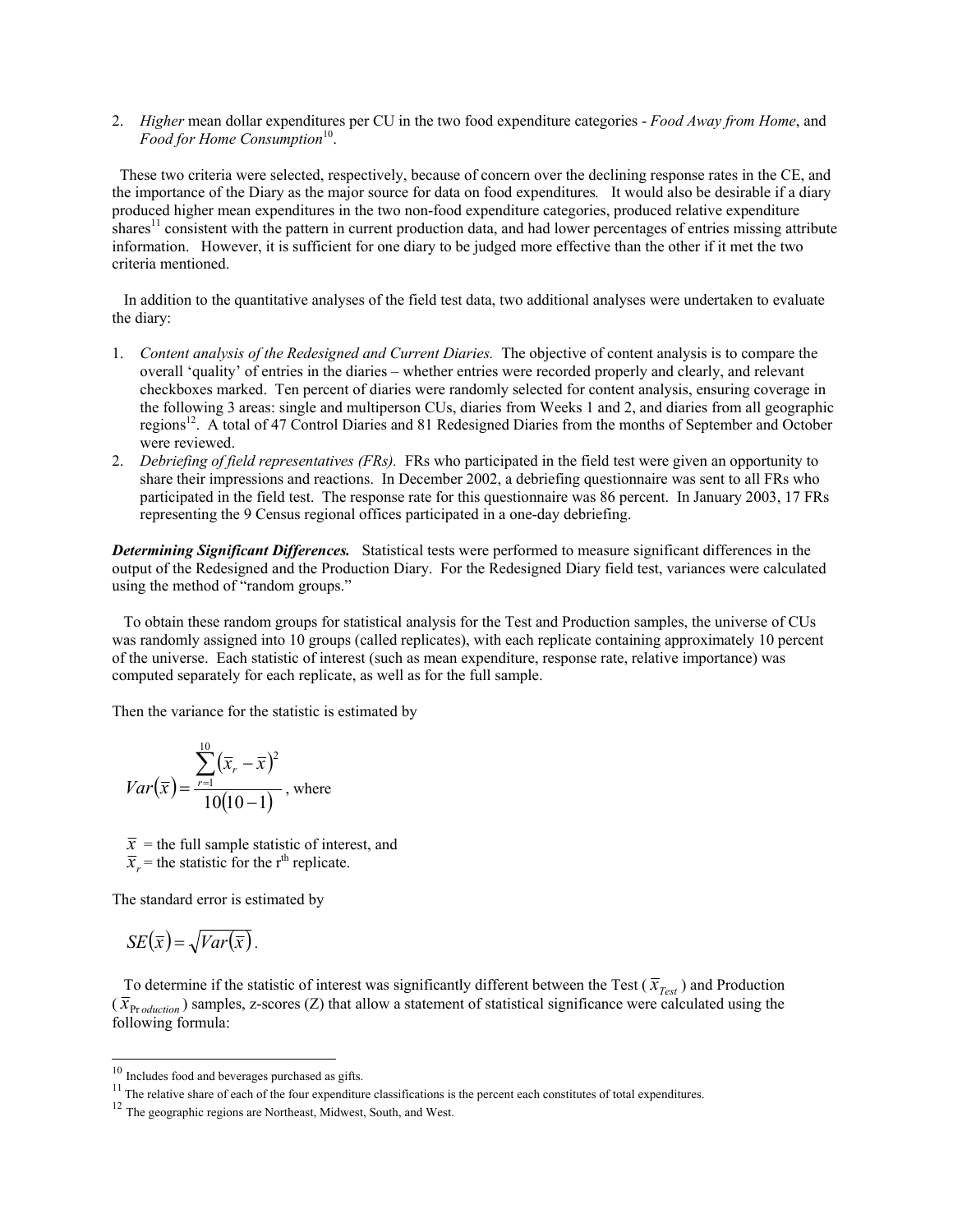$$
Z = \frac{\left|\overline{x}_{Test} - \overline{x}_{Production}\right|}{\sqrt{Var\left(\overline{x}_{Test}\right) + Var\left(\overline{x}_{Production}\right)}}
$$

where  $Var\left(\overline{x}_{Test}\right)$  and  $Var\left(\overline{x}_{Production}\right)$  are the variance of the Test and Production statistics, respectively.

 If the absolute value of Z is greater than 2 then the difference between the statistics of interest is statistically significant.

## **Findings**

Based on comparisons between the Test and Production samples, the data showed:

*Response rates*. No significant difference in the response rate for completed diaries was found. (See Table 1). Compared to the Redesigned Diary, the refusal rate in the Current Diary was significantly higher. However, the Redesigned Diary also had a significantly higher rate of incomplete interviews for "other" reasons; this may have been due to the more stringent placement dates enforced by CAPI for the Redesigned Diary.

*Expenditure means*. In the Redesigned Diary, expenditures were significantly lower for *Food Away from Home* but significantly higher for *Clothing, Shoes, and Jewelry*. In terms of expenditure shares, the percentage of total expenditures spent on each component, only *Food Away from Home* was significantly lower in the Redesigned Diary. These results may be due to new titles13 in the Redesigned Diary for *Food Away from Home* and *Food for Home Consumption*. Because of the difference in titles, respondents using the Redesigned Diary may have thought they should omit from the *Food Away from Home* section some expenditures which respondents using the Current Diary thought should be included.

*Allocation rates*. In the Redesigned Diary, the percentage of *Food Away from Home* expenditures coming from allocation was significantly lower than in the Current Diary. This may largely be a reflection of the effectiveness of the additional checkboxes in the Redesigned Diary. No other significant differences were found.

*Percent missing attributes.* Three of the five tests (*Meal type*, *Alcohol type*, and *Gender*) showed significantly lower rates of missing attributes in the Redesigned Diary compared to the Current Diary. This may largely be due to the effectiveness of additional checkboxes. One test (*Package type*) showed significantly lower results in the Current Diary, and one test (*Age)* showed no difference between the diaries.

*Content analyses*. Based on the Diaries manually reviewed, it was not apparent that one type of diary has consistently higher error rates than the other diary (see Table 2).

## *FR Debriefings:*

1

- *Survey of BOC Field Representatives (FRs) who administered the field test.* This showed overwhelming support for the Redesigned Diary. When asked to compare the two diaries on several criteria (Overall Impression, Ease of Administration, Ease of Respondent Use, Layout Design, Gets Complete Interview, Gets Accurate Data), a majority of FRs consistently gave the Redesigned Diary favorable ratings and gave the Current Diary neutral or negative ratings.
- *In-person debriefing of 17 BOC FRs.* The majority of FRs felt that the format of the Redesigned Diary with fewer categories effectively reduced respondent burden. They believed that respondents were more likely to record in the diary and persevere with recording diary entries through the second week.

<sup>13</sup> In the Redesigned Diary, the *Food Away from Home* and *Food for Home Consumption* section were retitled, respectively, *Food & Drinks from Food Service Places* and *Food & Drinks from Grocery and Other Stores*.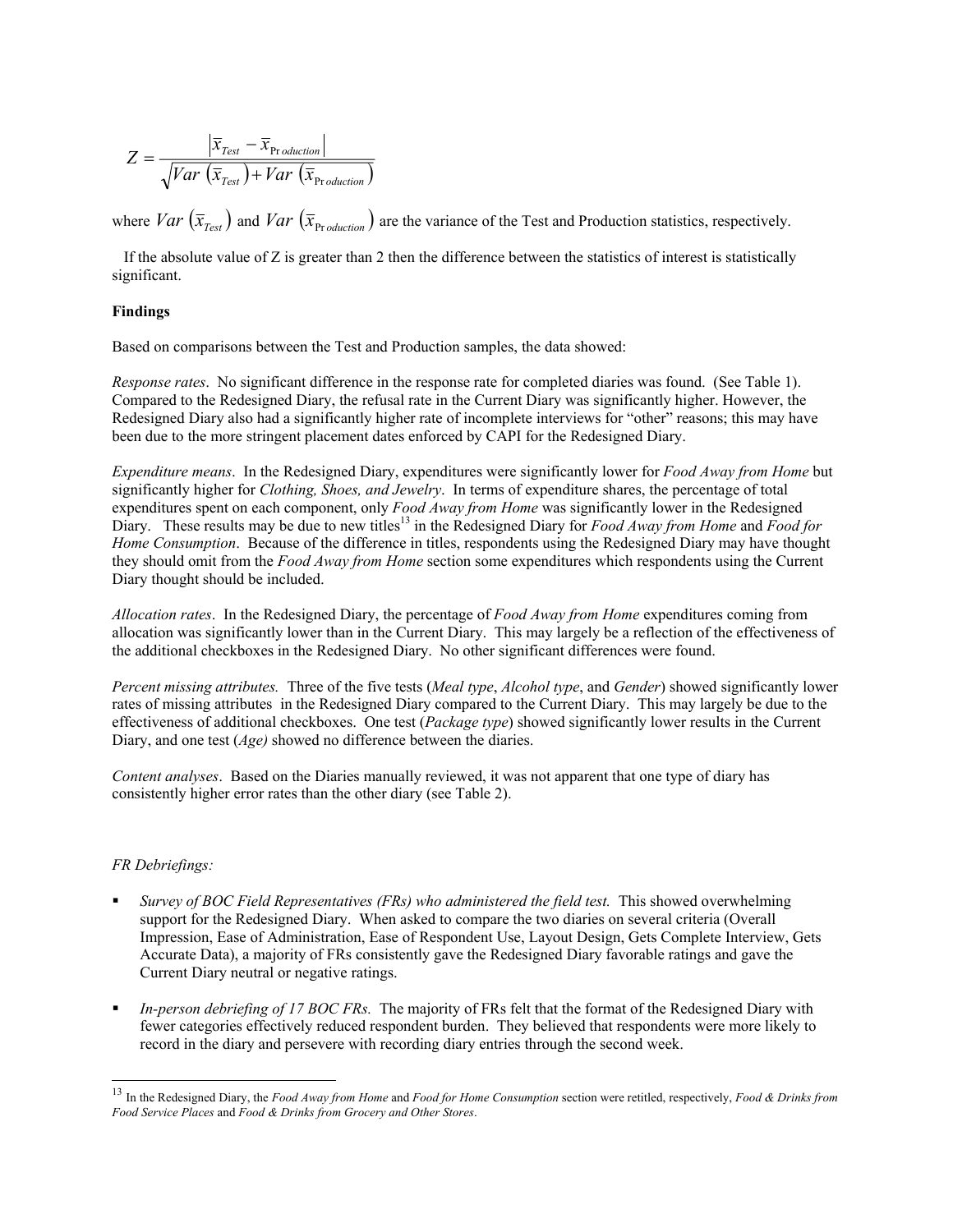#### **Conclusions**

 The findings of the Diary Field Test data did not allow us to reject the null hypothesis. We conclude that both the Redesigned Diary and the Current Diary are equally effective. No significant difference was found in the test of completion response rates. Results were mixed for tests of mean expenditures in the two food categories: the Redesigned Diary had significantly lower expenditures than the Current Diary in *Food Away from Home*, and there was no significant difference between the diaries in *Food for Home Consumption.* Higher results on both tests were necessary for either diary to be judged more effective than the other.

 The Redesigned Diary performed significantly better in a majority of tests of missing item attribute information. When considering all test differences—whether significant or not—the Redesigned Diary produced higher expenditure means and lower allocation rates in three of the four expenditure categories. In addition, the Field Representatives who worked on the field test expressed a strong preference for the Redesigned Diary.

#### **Further Research**

 The Redesigned Diary's weaker areas merit additional research. The expenditure means in the *Food Away from Home* section were lower in the Redesigned Diary than in the Current Diary. Cognitive work is needed to determine if the titles used in the diaries are confusing for respondents, possibly leading to incorrect item entry.

 Additional research is also needed to develop effective cues to encourage more detailed reporting in *Food for Home Consumption*, *Clothing, Shoes, and Jewelry*, and *All Other Purchases and Expenses*. The cues should not be overwhelming or add significant amounts of respondent burden.

 The authors would like to acknowledge the following BLS employees who contributed to this analysis: Jeff Blaha, Richard Dietz, Tammy Hagemeier, William Mockovak, Troy Olson, Mary Lynn Schmidt, Linda Stinson, David Swanson, Clyde Tucker, Wolf Weber.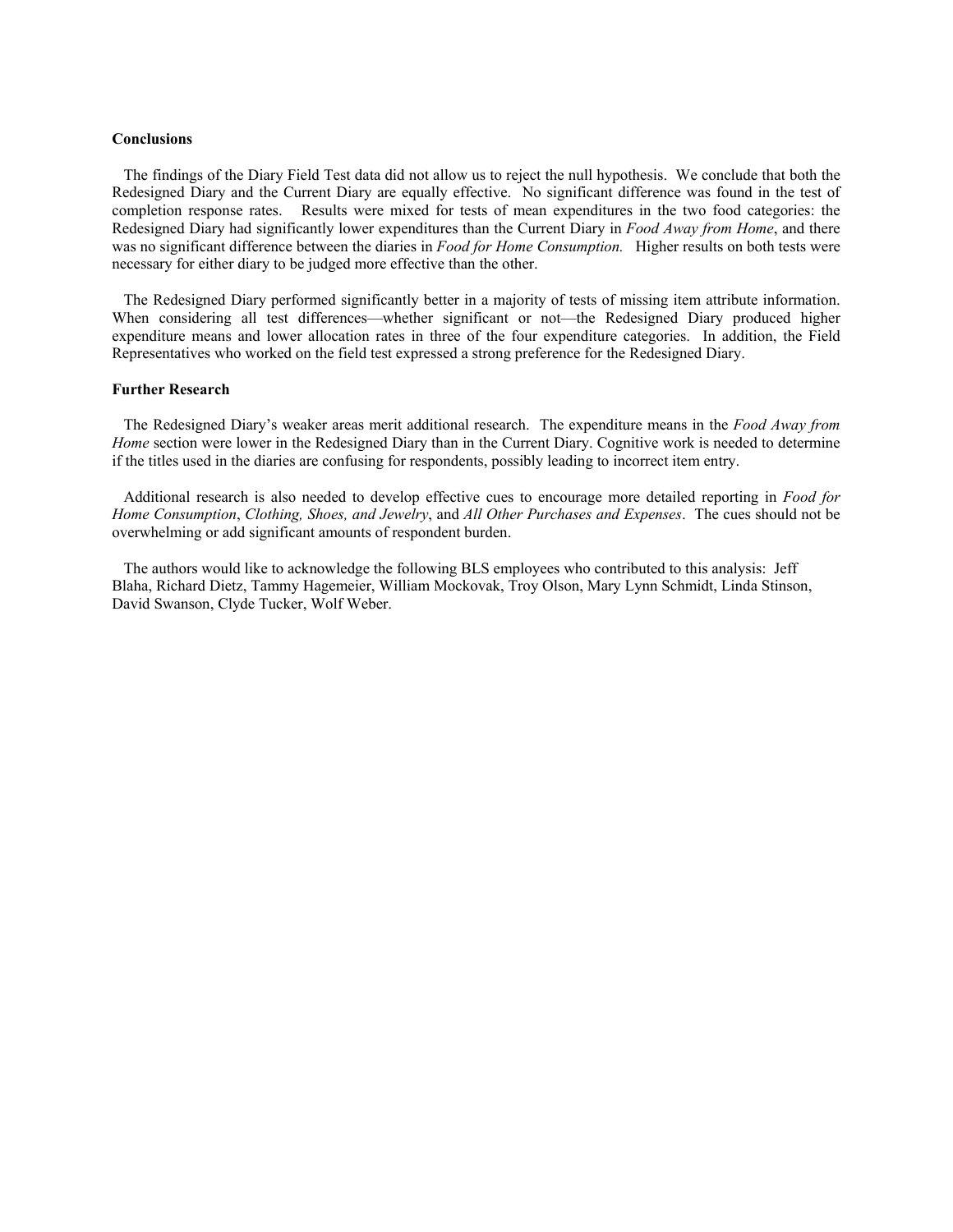# **Table 1: Comparison of data from the Redesigned and Current Diaries**

|                                                                                       | Test<br>(CAPI and<br>Redesigned<br>Diary) | Production<br>(Current<br>Diary) | Significant<br>difference |
|---------------------------------------------------------------------------------------|-------------------------------------------|----------------------------------|---------------------------|
|                                                                                       |                                           |                                  |                           |
| <b>Response rates</b><br>(percent)                                                    |                                           |                                  |                           |
| Completed                                                                             | 74.5                                      | 75.2                             |                           |
| Eligible CUs who did not<br>complete interview<br>because:                            |                                           |                                  |                           |
| -refused                                                                              | 11.9                                      | 17.9                             | ****                      |
| -not home                                                                             | 5.0                                       | 4.3                              |                           |
| - other                                                                               | 8.6                                       | 2.6                              | ****                      |
|                                                                                       |                                           |                                  |                           |
| Mean<br>expenditures(dollars)<br>All expenditure                                      |                                           |                                  |                           |
| categories<br>Food for home                                                           | 371                                       | 359                              |                           |
| consumption                                                                           | 64                                        | 64                               |                           |
| Food away from home                                                                   | 37                                        | 41                               | $**$                      |
| Clothing, shoes, and<br>jewelry                                                       | 39                                        | 33                               |                           |
| All other purchases and<br>expenses                                                   | 231                                       | 221                              |                           |
|                                                                                       |                                           |                                  |                           |
| <b>Allocation rates</b><br>(percent of expenditures<br>from allocated items)          |                                           |                                  |                           |
| All expenditure<br>categories<br>Food for home                                        | 17.6                                      | 20.8                             |                           |
| consumption                                                                           | 24.3                                      | 26.3                             |                           |
| Food away from home                                                                   | 18.3                                      | 49.5                             | ****                      |
| Clothing, shoes, and<br>jewelry<br>All other purchases and                            | 22.2                                      | 17.5                             |                           |
| expenses                                                                              | 15.6                                      | 16.2                             |                           |
| <b>Missing attributes</b><br>(percent of entries<br>missing attribute<br>information) |                                           |                                  |                           |
| Package type                                                                          | 7.2                                       | 4.7                              | $\star\star$              |
| Meal type                                                                             | 2.8                                       | 30.3                             |                           |
| Alcohol type                                                                          | 9.8                                       | 16.6                             | $\star\star$              |
| Age                                                                                   | 17.7                                      | 21.4                             |                           |
| Gender                                                                                | 16.4                                      | 21.4                             | $\star\star$              |

Source: The Consumer Expenditure Survey Redesigned Diary field test, September-December 2002 Notes: Statistical significance based on Z-score - \*\*  $2 \leq abs(Z) < 3$ , \*\*\* 3  $\leq abs(Z) < 4$ , \*\*\*\* abs(Z)  $\geq 4$